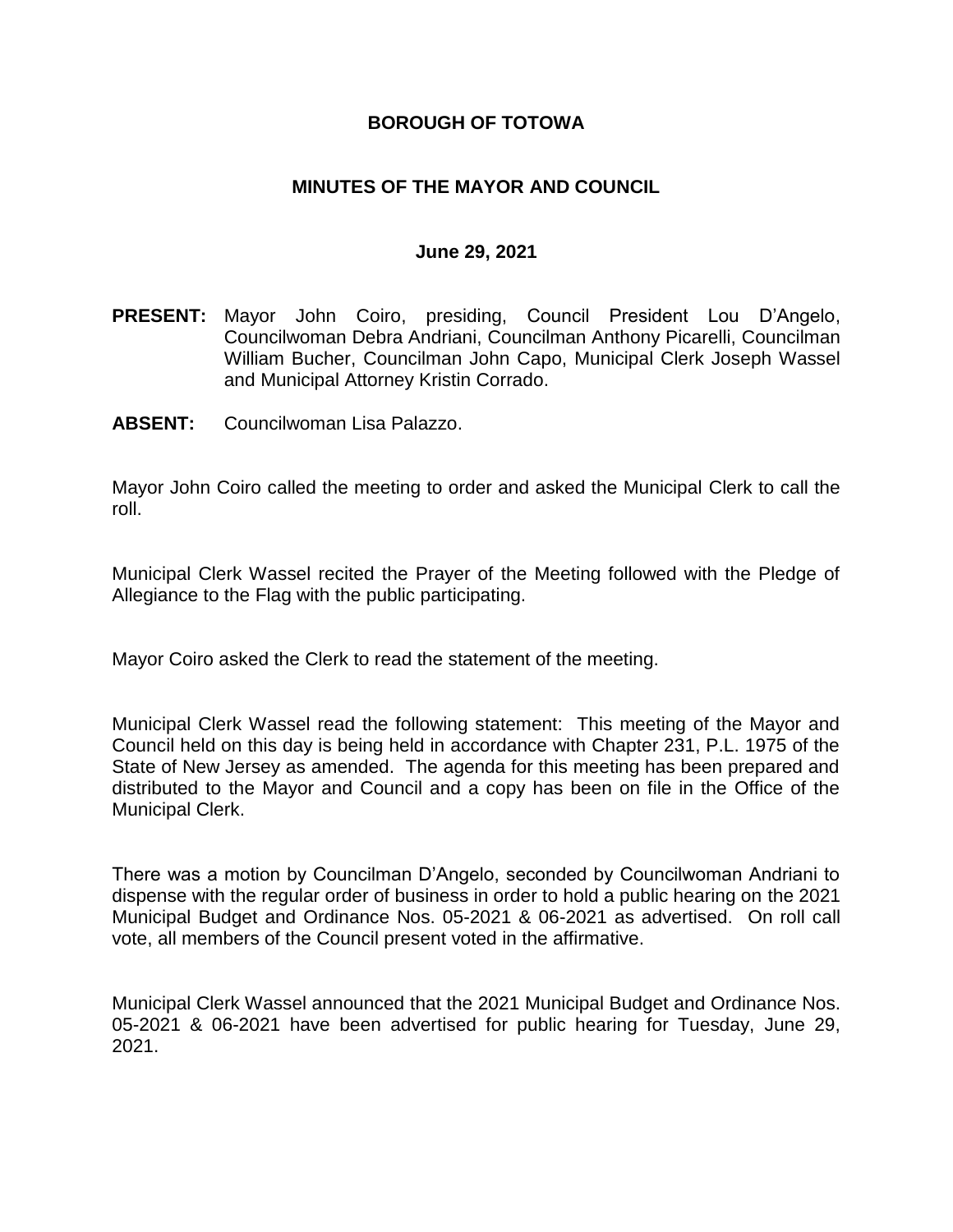Municipal Clerk Wassel read the Municipal Budget Notice.

There was a motion by Councilman D'Angelo, seconded by Councilwoman Andriani to adopt the following Resolution To Waive The Reading In Full Of The 2021 Municipal Budget. On roll call vote, all members of the Council present voted in the affirmative.

# RESOLUTION NO. 66-2021

## RESOLUTION TO WAIVE THE READING IN FULL OF THE 2021 MUNICIPAL BUDGET

WHEREAS, N.J.S.A. 40A:4-8 permits that the Budget as advertised may be read by its title providing that at least one week prior to the date of the hearing and at the hearing, a complete copy of the approved budget:

- a) shall be made available for public inspection; and
- b) shall be made available to each person upon request; and

WHEREAS, the Borough of Totowa has complied with the aforesaid requirements.

NOW, THEREFORE, BE IT RESOLVED, by the Mayor and Council that the Borough of Totowa is hereby permitted to waive the reading in full, of the Municipal Budget for the year ending December 31, 2021.

There was a motion by Councilman D'Angelo, seconded by Councilwoman Andriani to open the public hearing. On roll call vote, all members of the Council present voted in the affirmative.

Mayor Coiro asked if any citizens wished to be heard on the 2021 Municipal Budget.

## CITIZENS HEARD:

Ralph Marana, 131 Greene Avenue: Asked about the County budget. Mayor Coiro: Advised that we were told by County Officials that we will see a decrease in County taxes this year.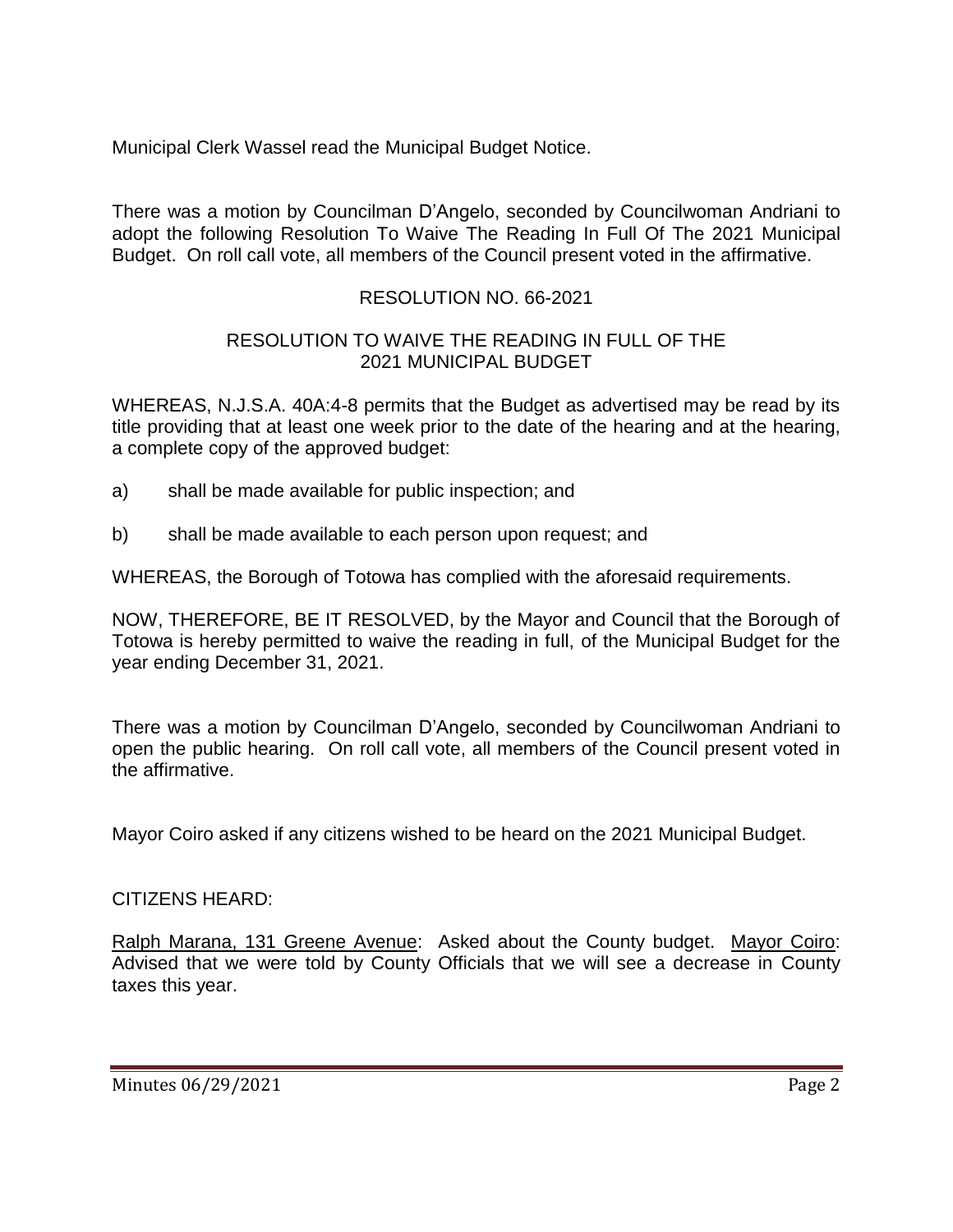There was a motion by Councilman D'Angelo, seconded by Councilwoman Andriani to close the public hearing. On roll call vote, all members of the Council present voted in the affirmative.

There was a motion by Councilman D'Angelo, seconded by Councilwoman Andriani to approve Resolution No. 67-2021 To Adopt The 2021 Municipal Budget. On roll call vote, all members of the Council present voted in the affirmative.

Municipal Clerk Wassel read the legal notice and the title of Ordinance No. 05-2021.

There was a motion by Councilman D'Angelo, seconded by Councilwoman Andriani to open the public hearing. On roll call vote, all members of the Council present voted in the affirmative.

Mayor Coiro asked if any citizens wished to be heard on Ordinance No. 05-2021.

CITIZENS HEARD:

There were no citizens who wished to be heard.

There was a motion by Councilman D'Angelo, seconded by Councilwoman Andriani to close the public hearing. On roll call vote, all members of the Council present voted in the affirmative.

Municipal Clerk Wassel read Ordinance No. 05-2021 by title:

## **ORDINANCE NO. 05-2021**

### **AN ORDINANCE TO AMEND THE CODE OF THE BOROUGH OF TOTOWA CHAPTER 72 ENTITLED "PERSONNEL POLICIES", ARTICLE V, "LEAVES OF ABSENCE", SECTION 24, "ABSENCES DUE TO PERSONAL ILLNESS OR DISABILITY"**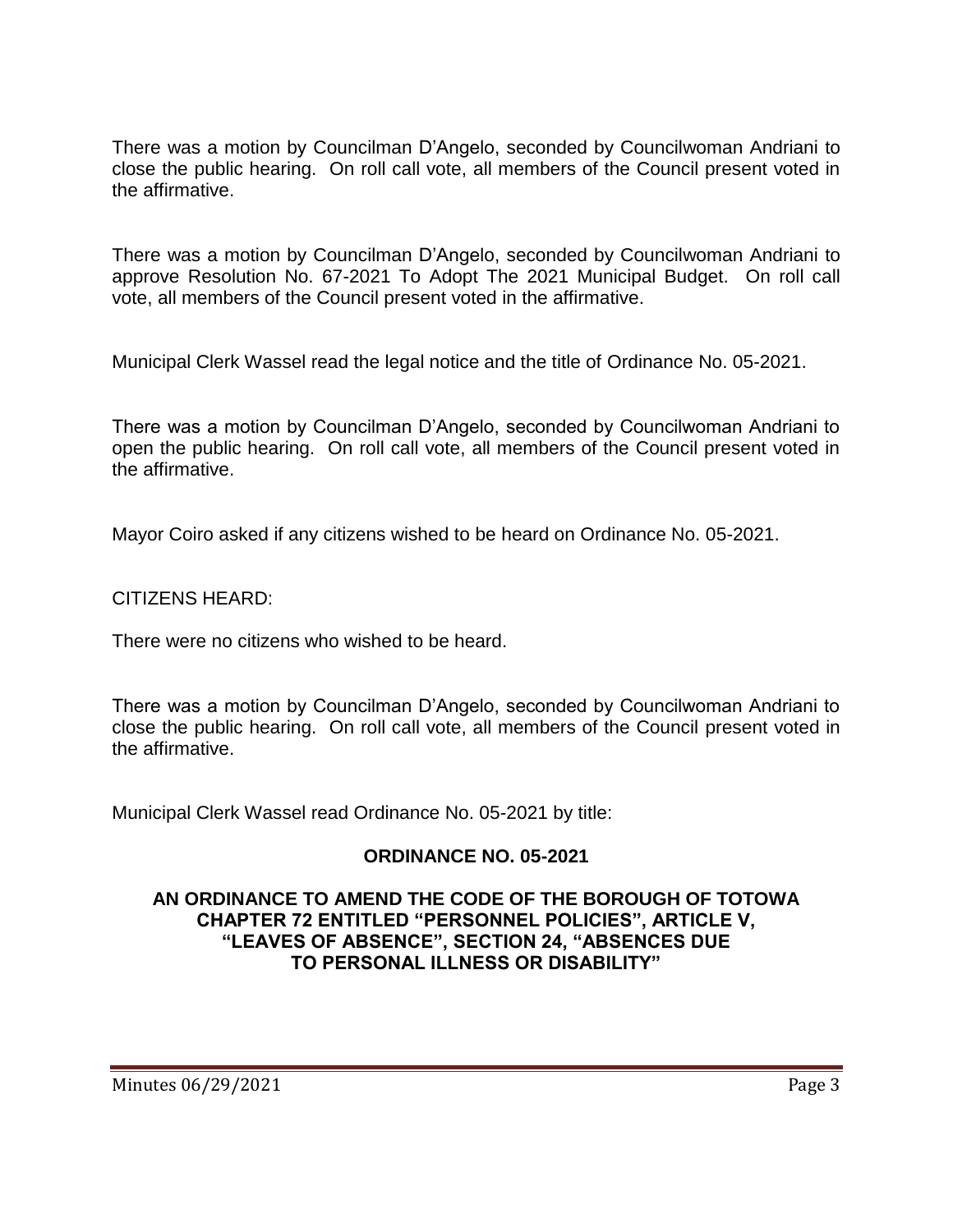There was a motion by Councilman D'Angelo, seconded by Councilwoman Andriani to adopt Ordinance No. 05-2021 on second and final reading. On roll call vote, all members of the Council present voted in the affirmative.

Municipal Clerk Wassel read the legal notice and the title of Ordinance No. 06-2021.

There was a motion by Councilman D'Angelo, seconded by Councilwoman Andriani to open the public hearing. On roll call vote, all members of the Council present voted in the affirmative.

Mayor Coiro asked if any citizens wished to be heard on Ordinance No. 06-2021.

## CITIZENS HEARD:

There were no citizens who wished to be heard.

There was a motion by Councilman D'Angelo, seconded by Councilwoman Andriani to close the public hearing. On roll call vote, all members of the Council present voted in the affirmative.

Municipal Clerk Wassel read Ordinance No. 06-2021 by title:

### **ORDINANCE NO. 06-2021**

### **AN ORDINANCE TO AMEND THE CODE OF THE BOROUGH OF TOTOWA CHAPTER 75 ENTITLED "POLICE DEPARTMENT", ARTICLE XII, "GENERAL RULES", SECTION 80, "OUTSIDE EMPLOYMENT REGULATED; EMPLOYMENT OF OFF-DUTY POLICE"**

There was a motion by Councilman D'Angelo, seconded by Councilwoman Andriani to adopt Ordinance No. 06-2021 on second and final reading. On roll call vote, all members of the Council present voted in the affirmative.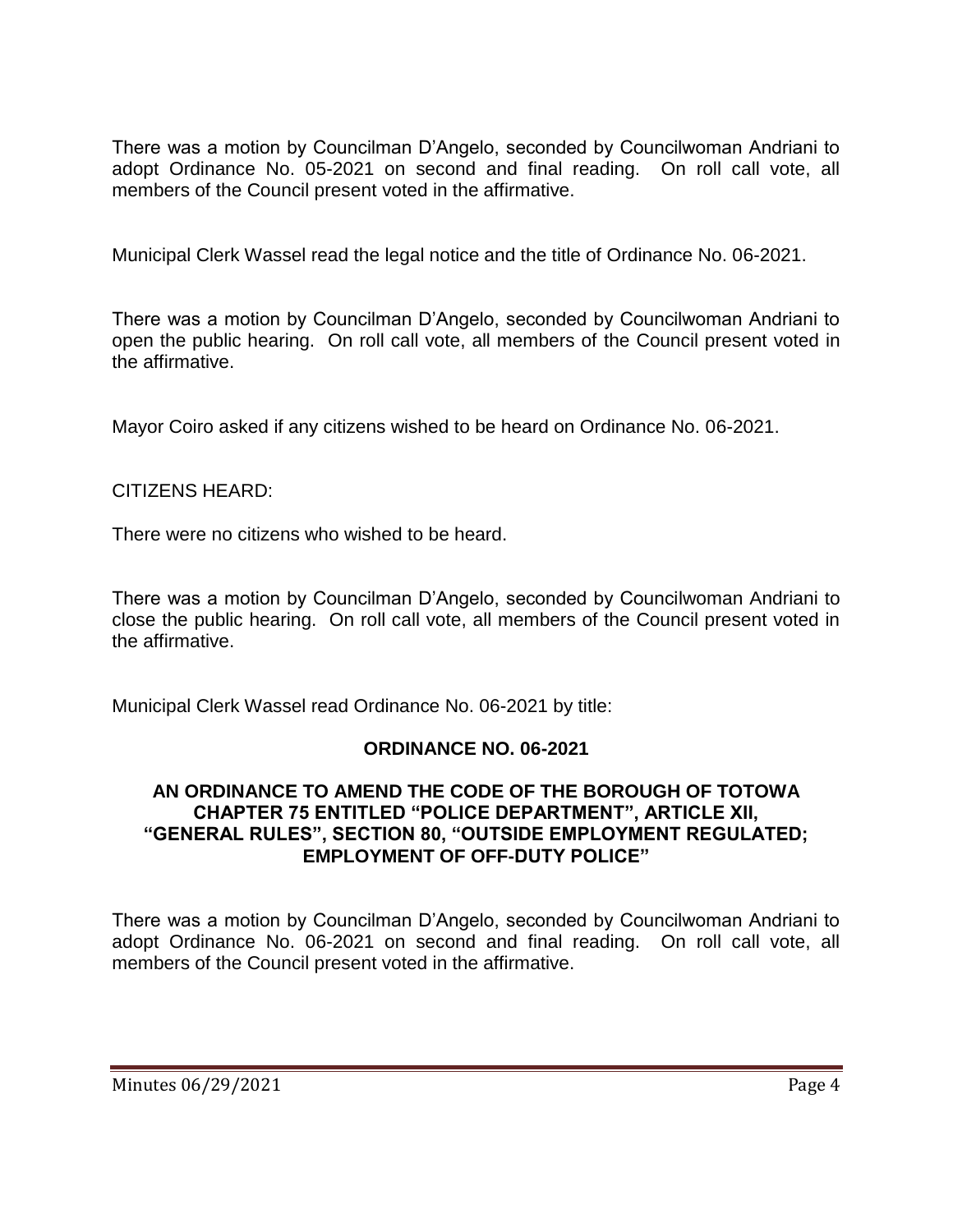There was a motion by Councilman D'Angelo, seconded by Councilwoman Andriani to revert to the regular order of business. On roll call vote, all members of the Council present voted in the affirmative.

Mayor Coiro asked if any members of the Council, the Municipal Clerk or the Municipal Attorney wished to address the Council.

Councilwoman Andriani: 1) Said the summer concerts are going very well, but we are postponing tomorrow due to the weather and asked the Borough Clerk to put on the marquee; 2) Stated that the Farmer's Market will be discontinued immediately because the farmer pulled out and the interest has been waning.

Mayor Coiro asked if any citizens wished to be heard.

### CITIZENS HEARD:

There were no citizens who wished to be heard.

There was a motion by Councilman D'Angelo, seconded by Councilwoman Andriani to approve the Minutes of the Mayor and Council for the meeting of June 15, 2021. On roll call vote, all members of the Council present voted in the affirmative.

COMMITTEE ON FINANCE:

There was a motion by Councilman Picarelli, seconded by Councilman D'Angelo to approve Resolution No. 2021-14 for the payment of bills. On roll call vote, all members of the Council present voted in the affirmative.

There was a motion by Councilman Picarelli, seconded by Councilman D'Angelo to adopt the following Resolution Authorizing A Refund To DPR Construction For An Overpayment Of Fees For The Digital Realty Trust Project. On roll call vote, all members of the Council present voted in the affirmative.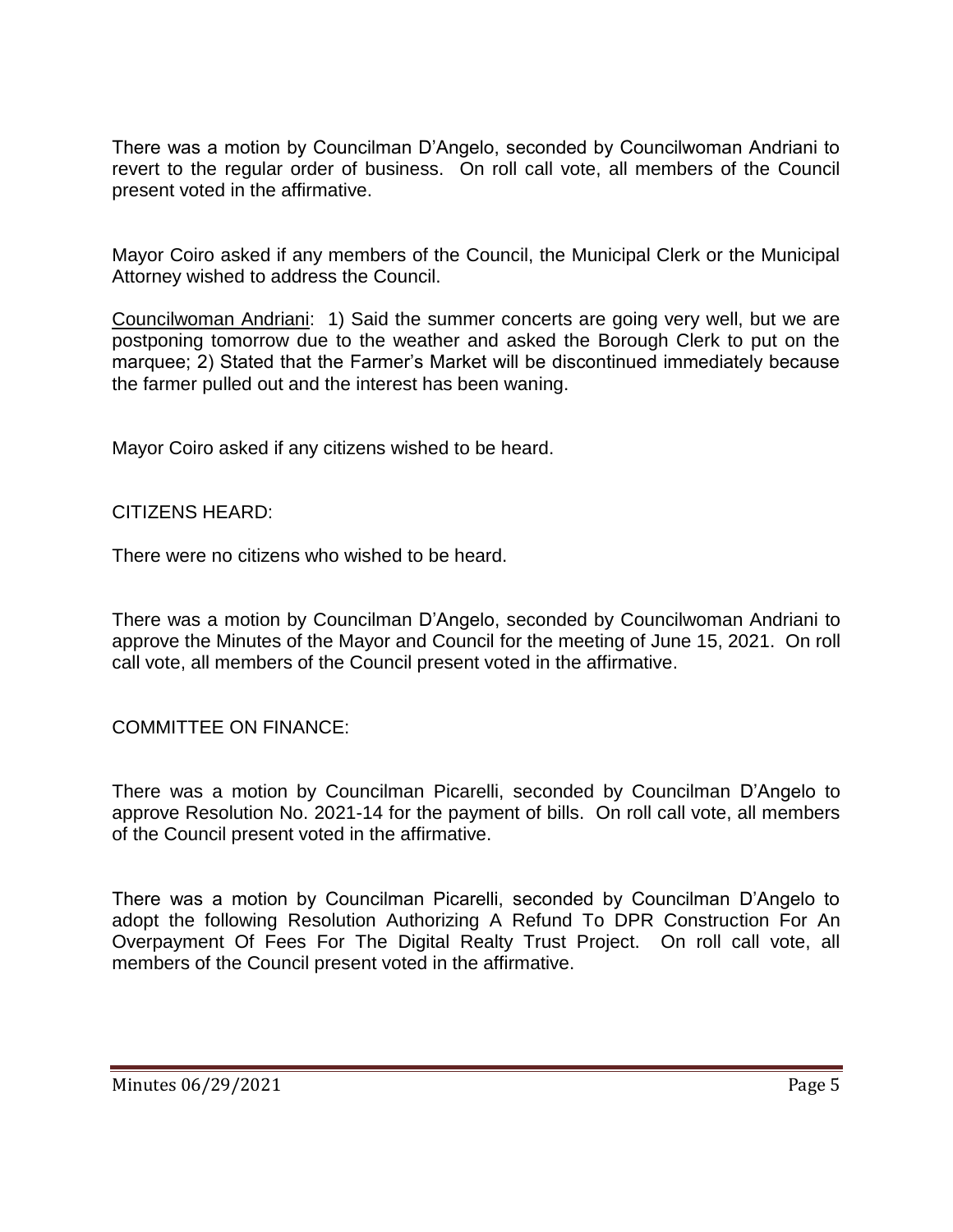## RESOLUTION NO. 68-2021

### RESOLUTION AUTHORIZING A REFUND TO DPR CONSTRUCTION FOR AN OVERPAYMENT OF FEES FOR THE DIGITAL REALTY TRUST PROJECT

WHEREAS, the Borough of Totowa Building Department collected a State training fee payment of \$84,861.00 for the 2021 first quarter from DPR Construction, 1090 King Georges Post Road, Suite 904, Edison, New Jersey 08837 for the Digital Realty Trust Project, 701 Union Boulevard, Totowa, New Jersey 07512 and transmitted same to the State of New Jersey Department of Community Affairs ("DCA"); and

WHEREAS, the calculation was based on a training fee report with 254,075 cubic feet and \$44,160,083.00 in alterations; and

WHEREAS, the alteration figure was subsequently revised because it included \$37,750,000.00 from a permit update for a new warehouse authorized by the Borough of Totowa Board of Adjustment in 2020; and

WHEREAS, the update was reported as an alteration due to a mistake made in a software program that was recently acquired by the Building Department; and

WHEREAS, the Borough of Totowa Building Department notified the contractor of the error and revised the training fee report to reflect \$6,410,083.00 in alterations; and

WHEREAS, based on the revised calculations, DPR Construction is entitled to a refund from the DCA in the amount of \$71,725.00.

NOW, THEREFORE, BE IT RESOLVED, that the Mayor and Council of the Borough of Totowa do hereby request that the DCA Fiscal Office issue a refund to the Borough of Totowa Building Department in the amount of \$71,725.00 for DPR Construction, 1090 King Georges Post Road, Suite 904, Edison, New Jersey 08837 for the Digital Realty Trust Project, 701 Union Boulevard, Totowa, New Jersey 07512 for an over payment of fees as set forth above.

BE IT FURTHER RESOLVED, that the Mayor and Council of the Borough of Totowa do hereby authorize the Borough of Totowa Building Department to distribute the refund in the amount of \$71,725.00 to DPR Construction upon receipt of same.

COMMITTEE ON PUBLIC SAFETY:

There was no report.

Minutes 06/29/2021 **Page 6**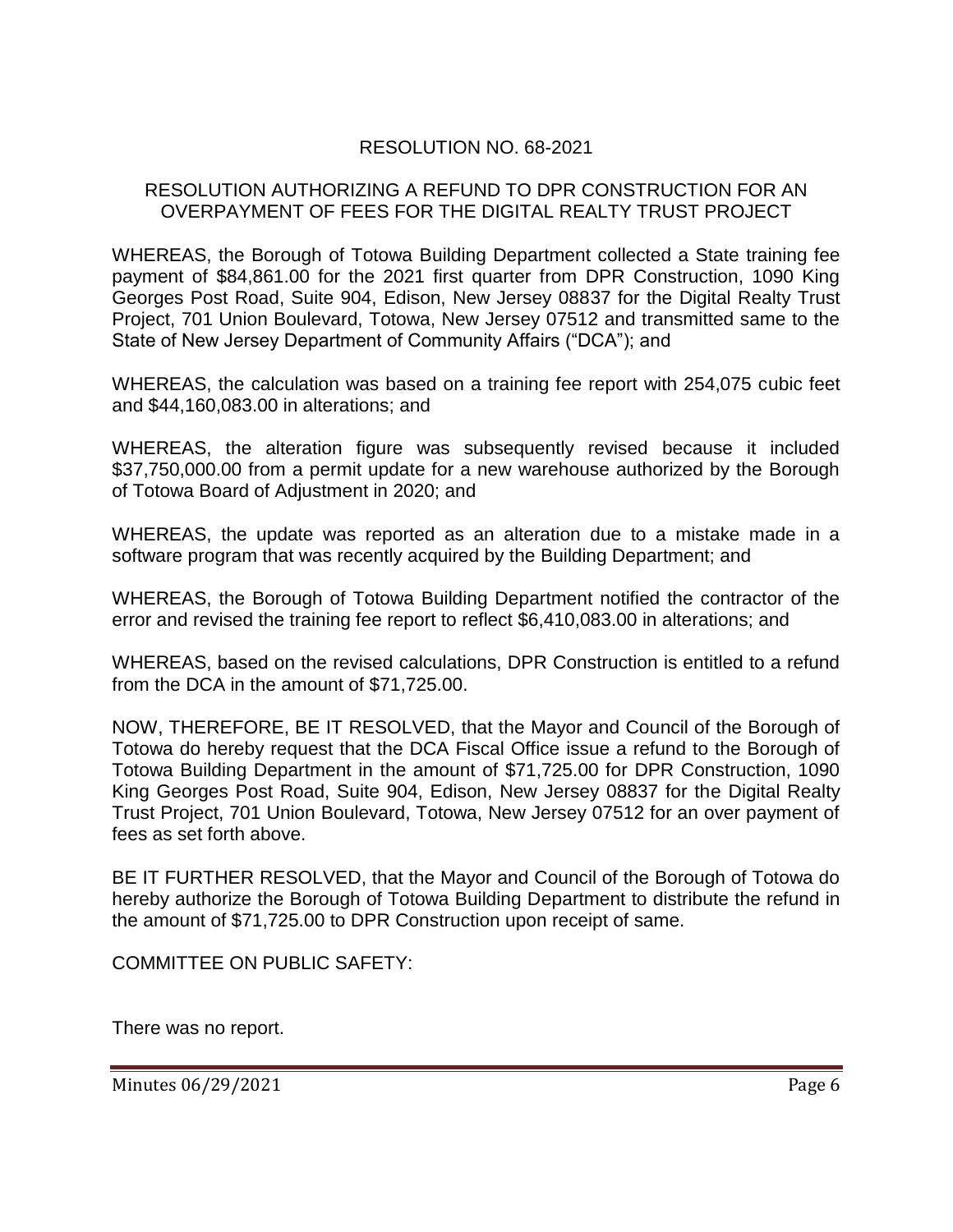COMMITTEE ON PUBLIC WORKS:

There was a motion by Councilman Bucher, seconded by Councilman Picarelli to adopt the following Resolution To Submit A Grant Application And Execute A Grant Agreement With The New Jersey Department Of Transportation For The 2022 Municipal Aid Application For The Cumberland Avenue, Hamilton Trail And Stirling Terrace Improvement Project. On roll call vote, all members of the Council present voted in the affirmative.

# RESOLUTION NO. 69-2021

### RESOLUTION TO SUBMIT A GRANT APPLICATION AND EXECUTE A GRANT AGREEMENT WITH THE NEW JERSEY DEPARTMENT OF TRANSPORTATION FOR THE 2022 MUNICIPAL AID APPLICATION FOR THE CUMBERLAND AVENUE, HAMILTON TRAIL AND STIRLING TERRACE IMPROVEMENT PROJECT

WHEREAS, the Borough of Totowa continues to develop projects that will improve access and maintenance on public roads; and

WHEREAS, the Borough of Totowa's Engineer has provided plans specifically designed to address and improve traffic flow/safety issues and maintenance on our roads; and

WHEREAS, the Borough of Totowa has submitted plans to the State of New Jersey, Department of Transportation for Municipal Aid in the past and will continue to do so in the future; and

WHEREAS, the Borough of Totowa has identified Cumberland Avenue, Hamilton Trail and Stirling Terrace to be in desperate need of repair.

NOW, THEREFORE, BE IT RESOLVED, that the Mayor and Council of the Borough of Totowa, in the County of Passaic, State of New Jersey formally approves the grant application for the Cumberland Avenue, Hamilton Trail and Stirling Terrace Improvement Project.

BE IT FURTHER RESOLVED, that the Mayor and Municipal Clerk are hereby authorized to submit an electronic grant application identified as "MA-2022-Totowa Borough-Cumberland Avenue, Hamilton Trail and Stirling Terrace Improvement Project-00421" to the New Jersey Department of Transportation on behalf of the Borough of Totowa.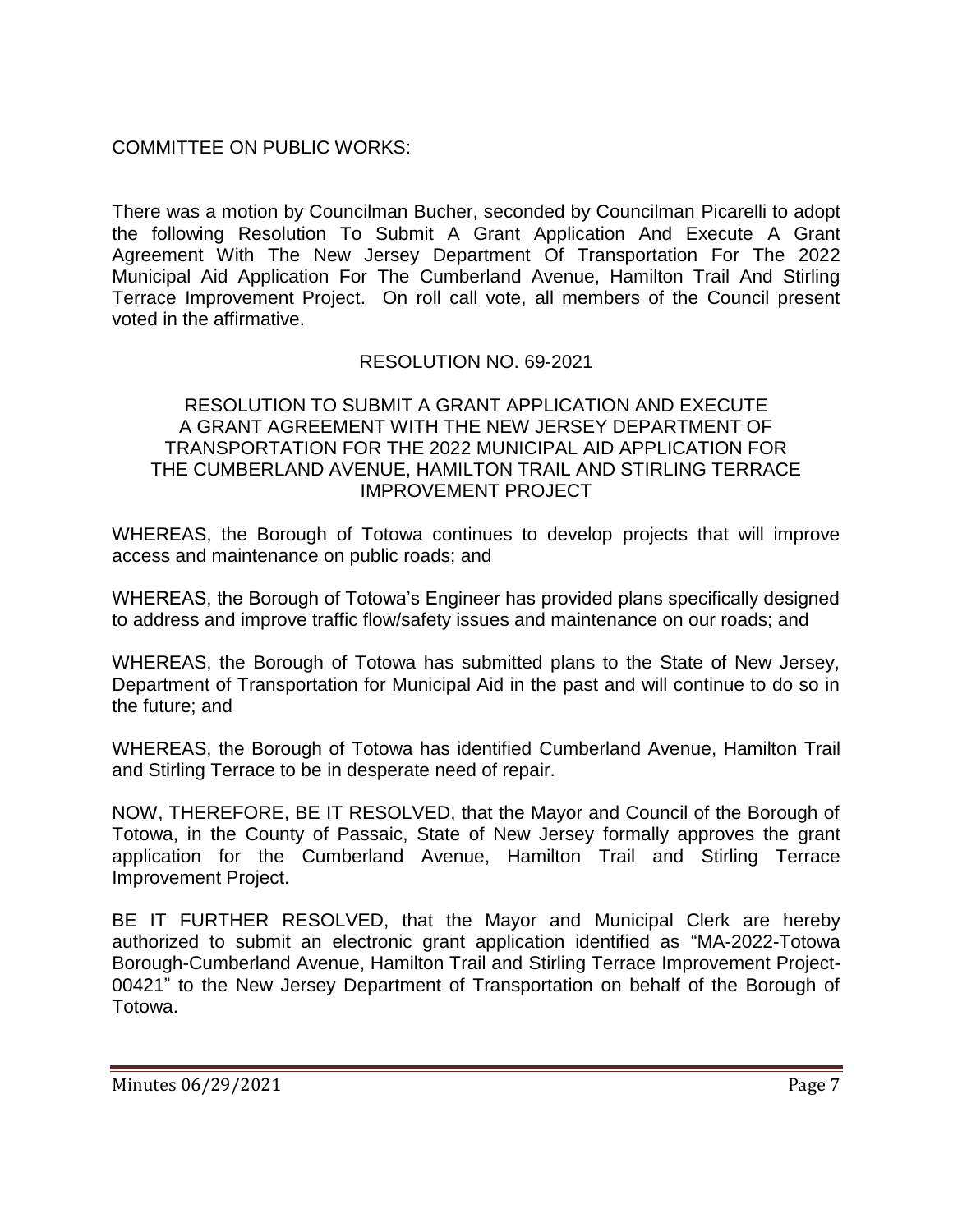BE IT FURTHER RESOLVED, that the Mayor and Municipal Clerk are hereby authorized to sign the grant agreement on behalf of the Borough of Totowa and that their signatures constitute acceptance of the terms and conditions of the grant agreement and approves the execution of the grant agreement.

There was a motion by Councilman Bucher, seconded by Councilman Picarelli to adopt the following Resolution Authorizing Professional Engineering Services For The 2021 New Jersey Department Of Transportation Municipal Aid Road Program. On roll call vote, all members of the Council present voted in the affirmative.

## RESOLUTION NO. 70-2021

### RESOLUTION AUTHORIZING PROFESSIONAL ENGINEERING SERVICES FOR THE 2021 NEW JERSEY DEPARTMENT OF TRANSPORTATION MUNICIPAL AID ROAD PROGRAM

WHEREAS, the Mayor and Council of the Borough of Totowa desire to retain the services of a professional engineering firm to provide design services, prepare bid documents, assist in the bidding process and supervise construction of the 2021 New Jersey Department of Transportation ("NJDOT") Municipal Aid Road Program; and

WHEREAS, the 2021 NJDOT Road Resurfacing Program calls for improvements to sections of Artillery Park Road, Knox Terrace, Colonial Court, Knollwood Road and Stewart Terrace; and

WHEREAS, Richard A. Alaimo Engineering Associates has submitted a proposal dated May 3, 2021 to provide the design, bid assistance and construction supervision services for the roads selected at a cost not to exceed \$110,440.00, a copy of which is on file in the office of the Borough of Totowa Municipal Clerk; and

WHEREAS, the Mayor and Council of the Borough of Totowa on June 29, 2021 did examine the proposal submitted by Richard A. Alaimo Engineering Associates; and

WHEREAS, pursuant to the applicable New Jersey State laws, these professional services may be awarded without public bidding.

NOW, THEREFORE, BE IT RESOLVED, that the Mayor and Council of the Borough of Totowa do hereby accept the proposal submitted by Richard A. Alaimo Engineering Associates for professional engineering services for the 2021 NJDOT Municipal Aid Road Program in the amount of \$110,440.00.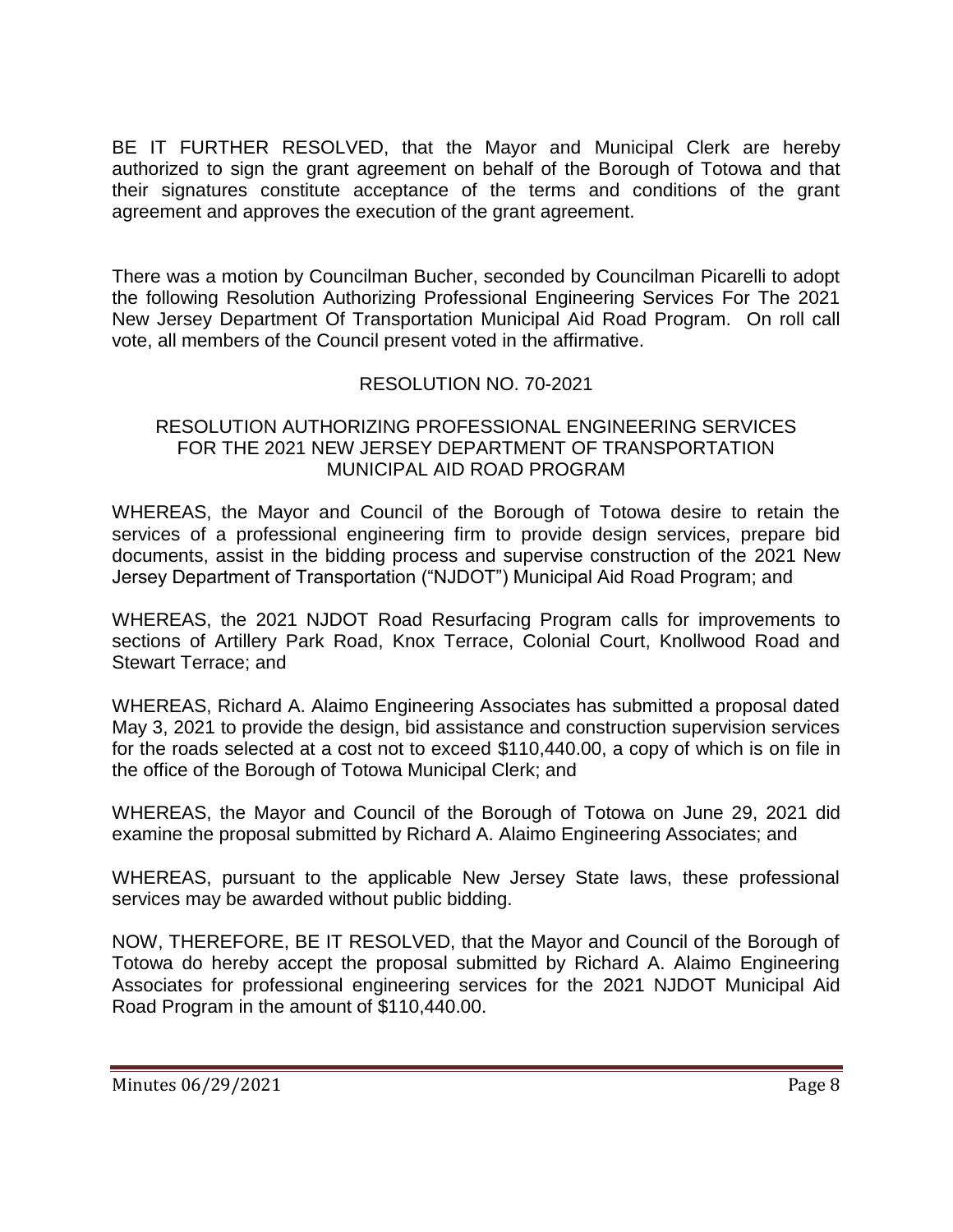BE IT FURTHER RESOLVED, that the Mayor and Council of the Borough of Totowa do hereby authorize Richard A. Alaimo Engineering Associates to perform the professional services as set forth in their proposal.

COMMITTEE ON ENGINEERING & PUBLIC PROPERTY:

There was no report.

# COMMITTEE ON LIAISON & INSPECTION:

There was a motion by Councilwoman Andriani, seconded by Councilman Bucher to adopt the following Resolution Authorizing The Borough Of Totowa To Enter Into A Real Estate Sales Contract For The Purchase Of 78 Highview Avenue For Veteran's Housing. On roll call vote, all members of the Council present voted in the affirmative.

# RESOLUTION NO. 71-2021

## RESOLUTION AUTHORIZING THE BOROUGH OF TOTOWA TO ENTER INTO A REAL ESTATE SALES CONTRACT FOR THE PURCHASE OF 78 HIGHVIEW AVENUE FOR VETERAN'S HOUSING

WHEREAS, June Abene, 401 Abbe Road, Little Falls, New Jersey 07424 is the owner of property located at 78 Highview Avenue in the Borough of Totowa and identified as Block 78, Lot 70 on the official tax map of the Borough of Totowa; and

WHEREAS, this property is currently listed for sale; and

WHEREAS, the Mayor and Council of the Borough of Totowa desire to purchase homes within the community that are in good condition, at a reasonable price, and create safe, affordable homes for Veterans and their families within our community; and

WHEREAS, the Borough of Totowa has made an offer in the amount of \$410,000.00 to purchase the property located at 78 Highview Avenue and this offer has been accepted by Ms. Abene; and

WHEREAS, the Mayor and Council desire to memorialize the terms and conditions of the purchase of 78 Highview Avenue in a Real Estate Sales Contract; and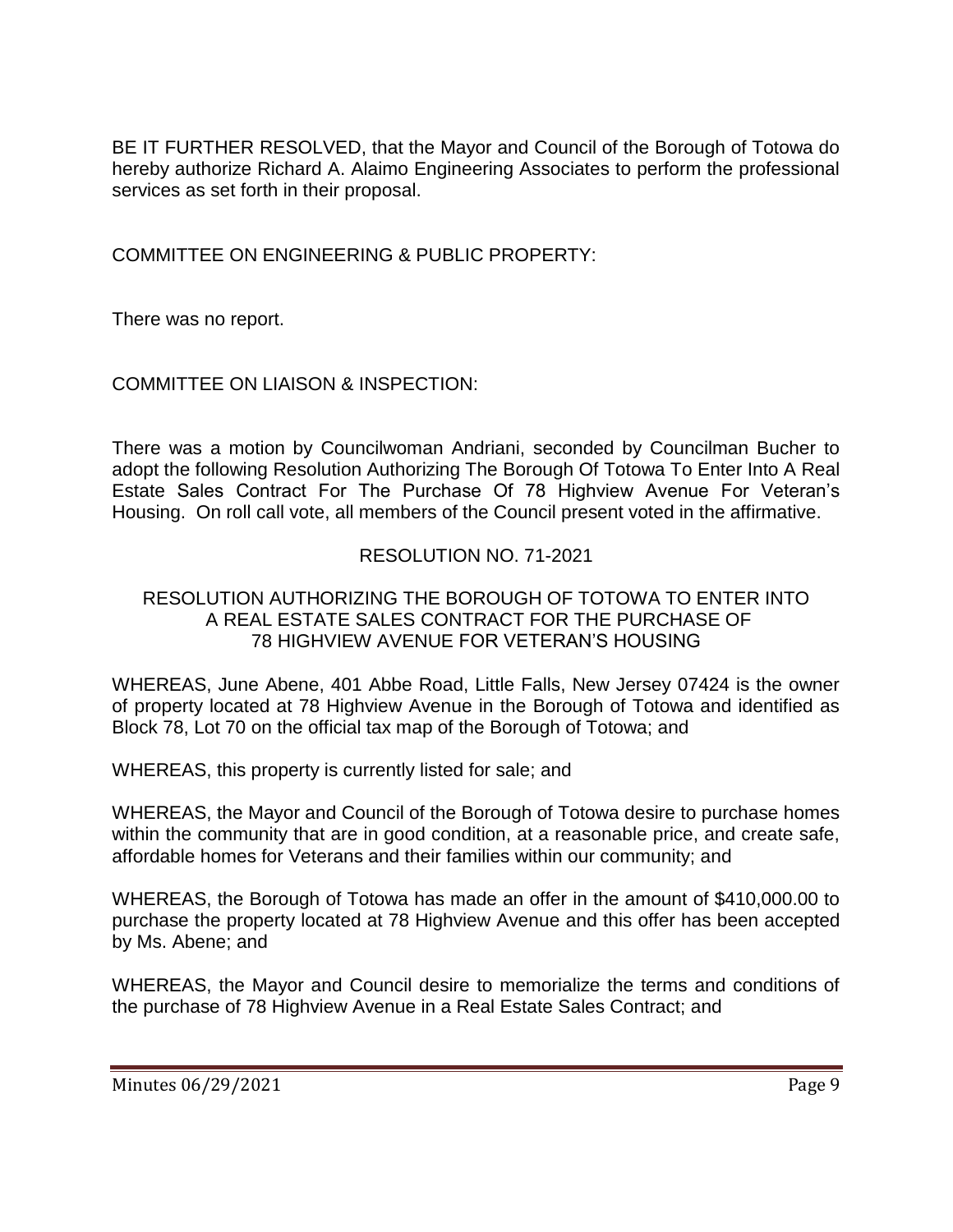WHEREAS, the Mayor and Council of the Borough of Totowa further desire to authorize the purchase of this property for Veteran Family Housing as part of the Borough of Totowa Affordable Housing Trust Fund Spending Plan.

NOW, THEREFORE, BE IT RESOLVED, that the Mayor and Council of the Borough of Totowa do hereby authorize the Borough of Totowa to enter into a Real Estate Sales Contract with June Abene for the purchase of property located at 78 Highview Avenue in the Borough of Totowa and identified as Block 78, Lot 70 on the official tax map of the Borough of Totowa.

BE IT FURTHER RESOLVED, that the Mayor and Council of the Borough of Totowa further authorize the purchase of this property with funds that have been set aside for Veteran Family Housing as part of the Borough of Totowa Affordable Housing Trust Fund Spending Plan.

BE IT FURTHER RESOLVED, that the Municipal Council of the Borough of Totowa does hereby authorize the Mayor and Municipal Clerk to execute any and all instruments relating thereto.

COMMITTEE ON LEGISLATION & ORDINANCES:

There was a motion by Councilman Picarelli, seconded by Councilwoman Andriani to introduce on first reading and advertise for public hearing the following entitled ordinance. On roll call vote, all members of the Council present voted in the affirmative.

## **ORDINANCE NO. 07-2021**

### **A CAPITAL ORDINANCE APPROPRIATING THE SUM OF \$1,823,600 FOR VARIOUS IMPROVEMENTS AND ACQUISITIONS TO BE UNDERTAKEN BY THE BOROUGH OF TOTOWA**

There was a motion by Councilman Picarelli, seconded by Councilwoman Andriani to adopt the following Resolution Authorizing The Renewal Of Division Of Alcoholic Beverage Control Liquor Licenses For The 2021 – 2022 License Term. On roll call vote, all members of the Council present voted in the affirmative.